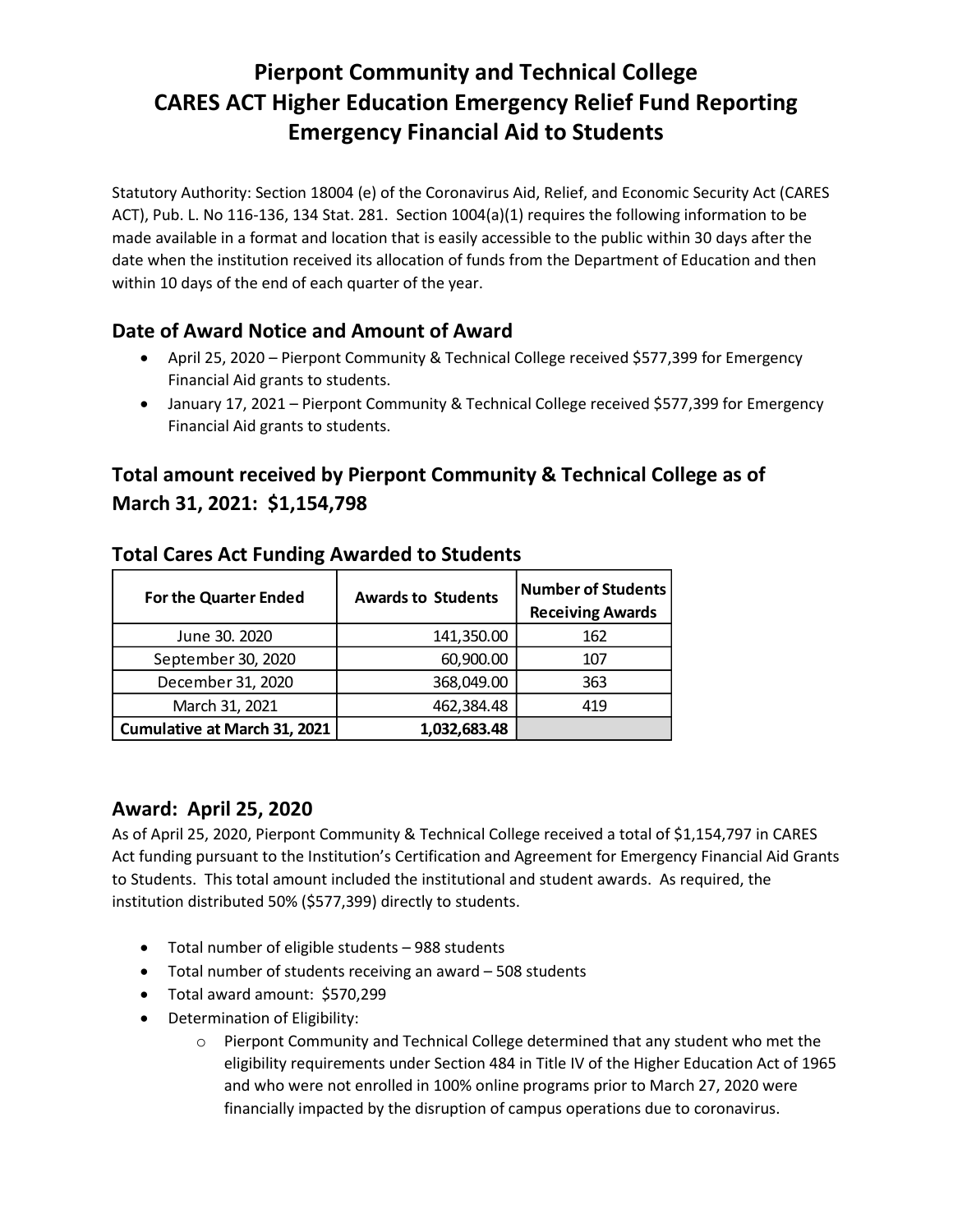Eligibility for Section 484 of Title IV of the Higher Education Act of 1965 was determined by requiring all students to complete a 2019-2020 or 2020-2021 FAFSA and by a review of each student's compliance with Satisfactory Academic Progress (SAP). Students who failed to complete a FAFSA or comply with SAP were deemed to be ineligible to receive an Emergency Financial Aid Grant.

- College officials identified the following campus provided resources that were lost during the disruption of services caused by the Coronavirus:
	- Under normal operating conditions, the Institution provides all students with access to computer labs, printers, photocopiers, and workstations throughout all locations.
	- The Institution provides students who have food security issues access to our on-site student food pantry which is not available during campus closure.
	- Under normal operating conditions, the Institution provides all students with access to internet service throughout all locations.
	- The Institution offers student support and mental health support services on our campuses. We also have a partnership with MVA Clinics for student healthcare. The significant changes caused by the Coronavirus and the related disruption to our campuses caused heightened anxiety and stress which manifested itself in a greater need for assistance and support.
- In addition to the campus provided resources above, the Institution is also taking into consideration, per the Ed guidance we've received, the following:
	- Housing (Rent/Mortgage Assistance)
	- Utility Bills
	- Childcare
- The Institution developed an online request form for students who felt they had a financial need caused by disruption of classes that addressed technology issues, food insecurity, utility bills, including but not limited to internet service, housing (rent/mortgage assistance), medical expenses, course materials, and childcare. The request form is available on our website. Students were notified about the opportunity in many ways including email, faculty announcements, and phone calls.
- Nearly all students who were attending campus-based courses utilize computer hardware, WIFI, photocopiers, software, and printers provided at the campuses. When the Coronavirus forced the closing of our campuses, these resources were no longer available to students. Moving to a 100% online format meant that students had no choice but to obtain these resources on their own. The Institution believes that this factor alone qualifies any student who meets the eligibility requirements under Section 484 in Title IV of the Higher Education Act of 1965 and who were not previously enrolled in 100% online majors to receive an allocation to cover the cost of acquiring hardware (computers, printers, or other required electronic devices) and to help pay for WIFI access through DSL internet or "hot spot" technology. This allocation amount has not been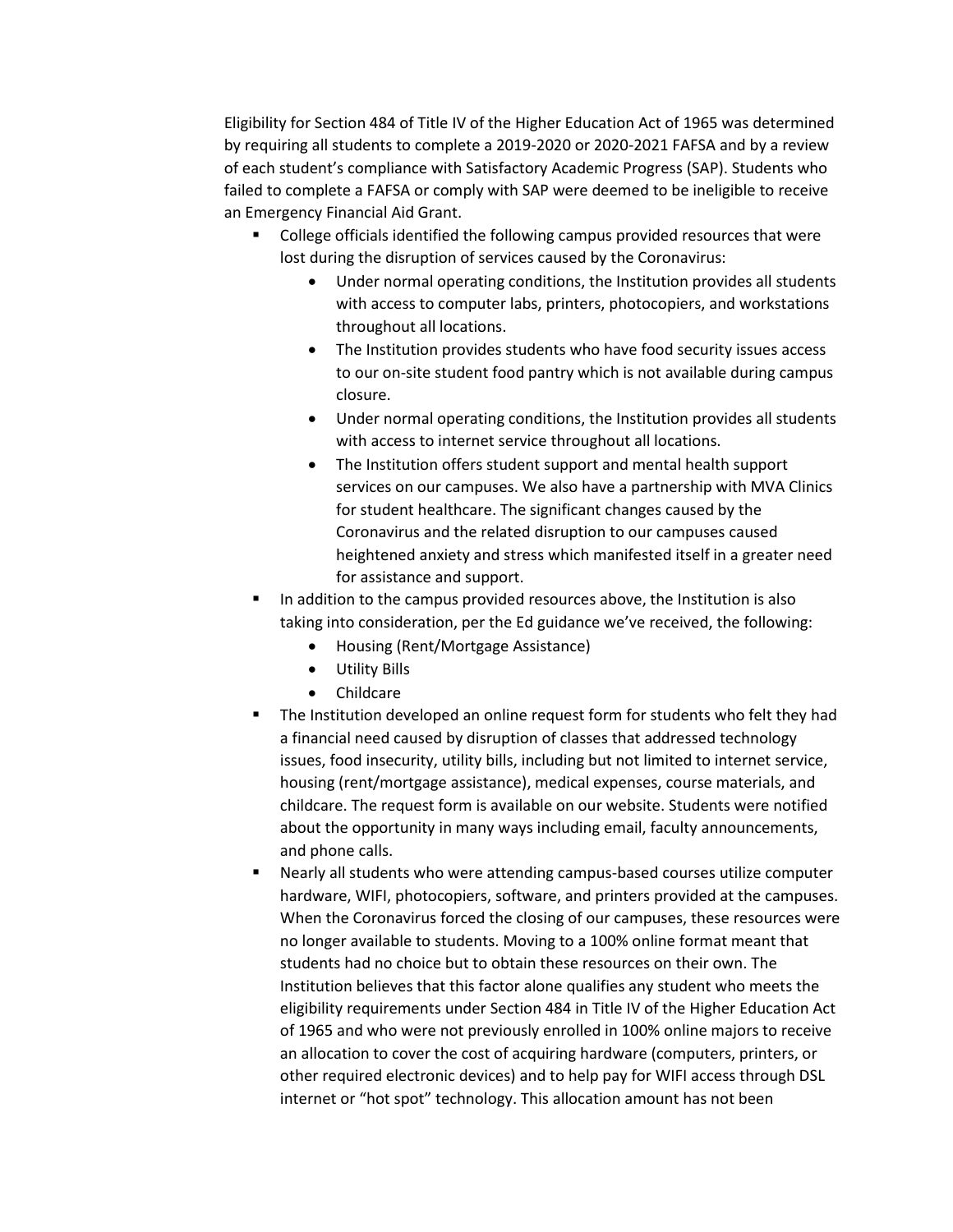determined at this time as all students who have completed a request form will be reviewed first and then the remaining funds will be given to students who did not complete a request once they confirm they are in need of assistance.

- Before any Emergency Financial Aid Grants were distributed, each student's eligibility was confirmed by the Office of Financial Aid.
- The Institution established a separate refund code to track all CARES' Act Emergency Financial Aid Grants to ensure that funds were not diverted to pay any balances due to the Institution for unpaid tuition or fees. Once the disbursements were processed, checks were mailed via US mail to students' current mailing address on file.
- Type of Communication Communication is being sent to all students via their secure institutional email account. Students who did not complete a request form were not notified specifically that they did not qualify for funds. They will be reviewed at a later time and communication will be sent at that time. Students who completed a request form but were not eligible, were sent a brief notification that included the reason that they did not qualify (online degree program, not making satisfactory academic progress, etc.). Students who were awarded, are being asked to confirm their request by either completing a "Confirmation Statement" and returning to Office of Financial Aid or by responding to the internal email communication stating that they agree and confirm their request. The awarded student is then sent the following communication via US mail with a check enclosed:

#### Dear Student:

Your request for CARES Act Emergency Funds has been reviewed and processed.

Enclosed you will find a check made payable to you. Per the Department of Education, these funds are to be used for one or more of the following items:

- Food
- Housing
- Childcare
- Technology
- Utilities
- Medical Expenses
- Course Materials

This is a federal grant and does not need to be repaid at any time. It does not affect any financial aid you have received for this current semester and is not considered income. If you have any questions or concerns, please contact us at 304-367-4907.

Sincerely,

Pierpont Student Services"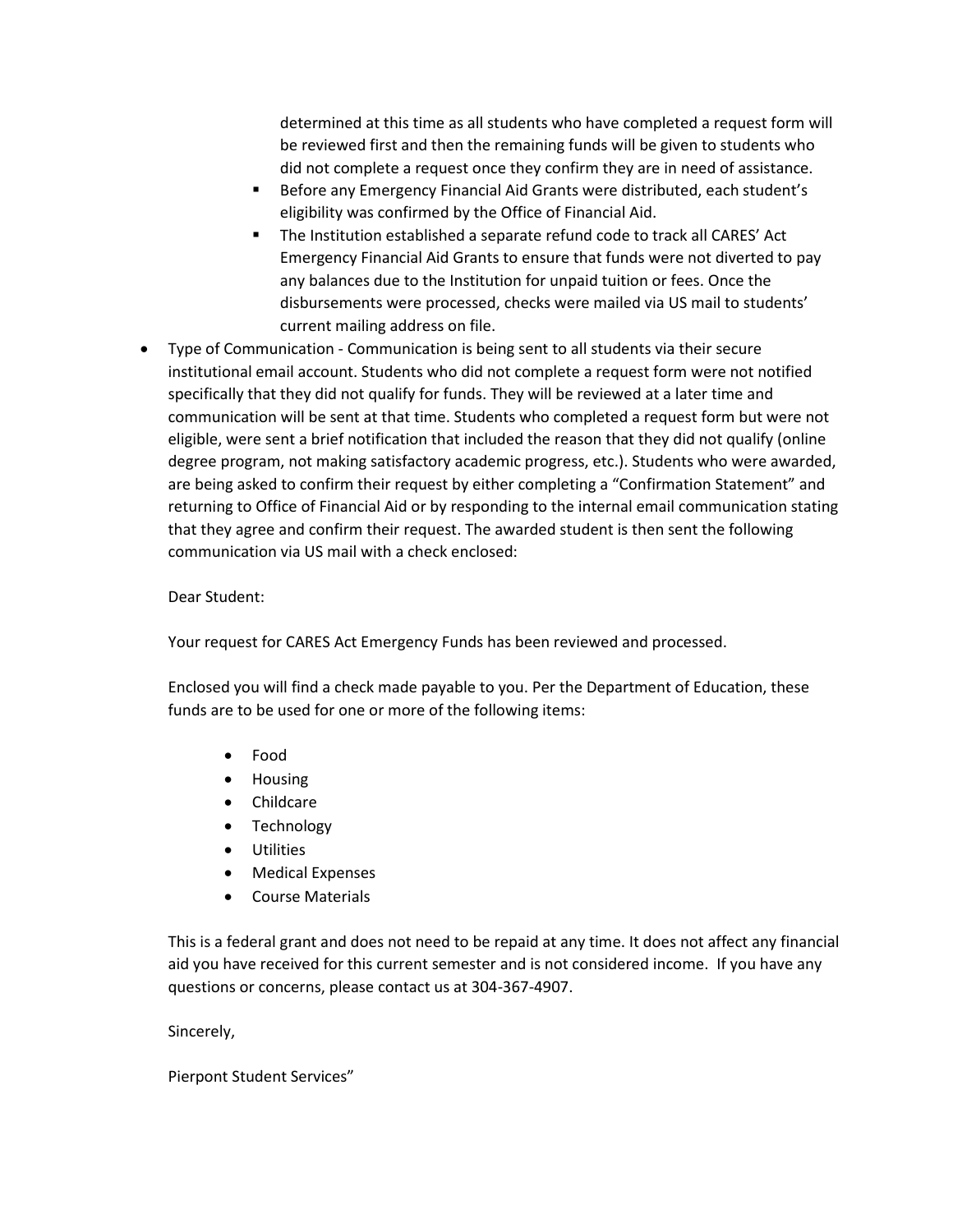## **Award: January 17, 2021**

As of January 17, 2021, Pierpont Community & Technical College received an additional \$577,399 in CARES Act funding pursuant to the Institution's Certification and Agreement for Emergency Financial Aid Grants to Students. This total was required to be distributed directly to students.

#### **Spring 2021 Award**

- Total number of eligible students 445
- Total number of students receiving an award 445
- Total Amount Awarded: \$462,384.48
	- $\circ$  \$7,100 was used to complete the 1<sup>st</sup> award
	- $\circ$  \$455,284.48 was used of 2<sup>nd</sup> award for spring 2021
- Spring 2021 Determination of Eligibility:
	- $\circ$  Pierpont Community and Technical College determined that any student who met the eligibility requirements under Section 484 in Title IV of the Higher Education Act of 1965 and who were not enrolled in 100% online programs as of February 26, 2021 were financially impacted by the disruption of campus operations due to coronavirus. Eligibility for Section 484 of Title IV of the Higher Education Act of 1965 was determined by requiring all students to complete a 2020-2021 FAFSA and by a review of each student's compliance with Satisfactory Academic Progress (SAP). Students who failed to complete a FAFSA or comply with SAP were deemed to be ineligible to receive an Emergency Financial Aid Grant.
		- College officials identified the following campus provided resources that were lost during the disruption of services caused by the Coronavirus:
			- Under normal operating conditions, the Institution provides all students with access to computer labs, printers, photocopiers, and workstations throughout all locations.
			- The Institution provides students who have food security issues access to our on-site student food pantry which is not available during campus closure.
			- Under normal operating conditions, the Institution provides all students with access to internet service throughout all locations.
			- The Institution offers student support and mental health support services on our campuses. We also have a partnership with MVA Clinics for student healthcare. The significant changes caused by the Coronavirus and the related disruption to our campuses caused heightened anxiety and stress which manifested itself in a greater need for assistance and support.
		- In addition to the campus provided resources above, the Institution is also taking into consideration, per the Ed guidance we've received, the following:
			- Housing (Rent/Mortgage Assistance)
			- Utility Bills
			- Childcare
		- The Institution developed an online request form for students who felt they had a financial need caused by disruption of classes that addressed technology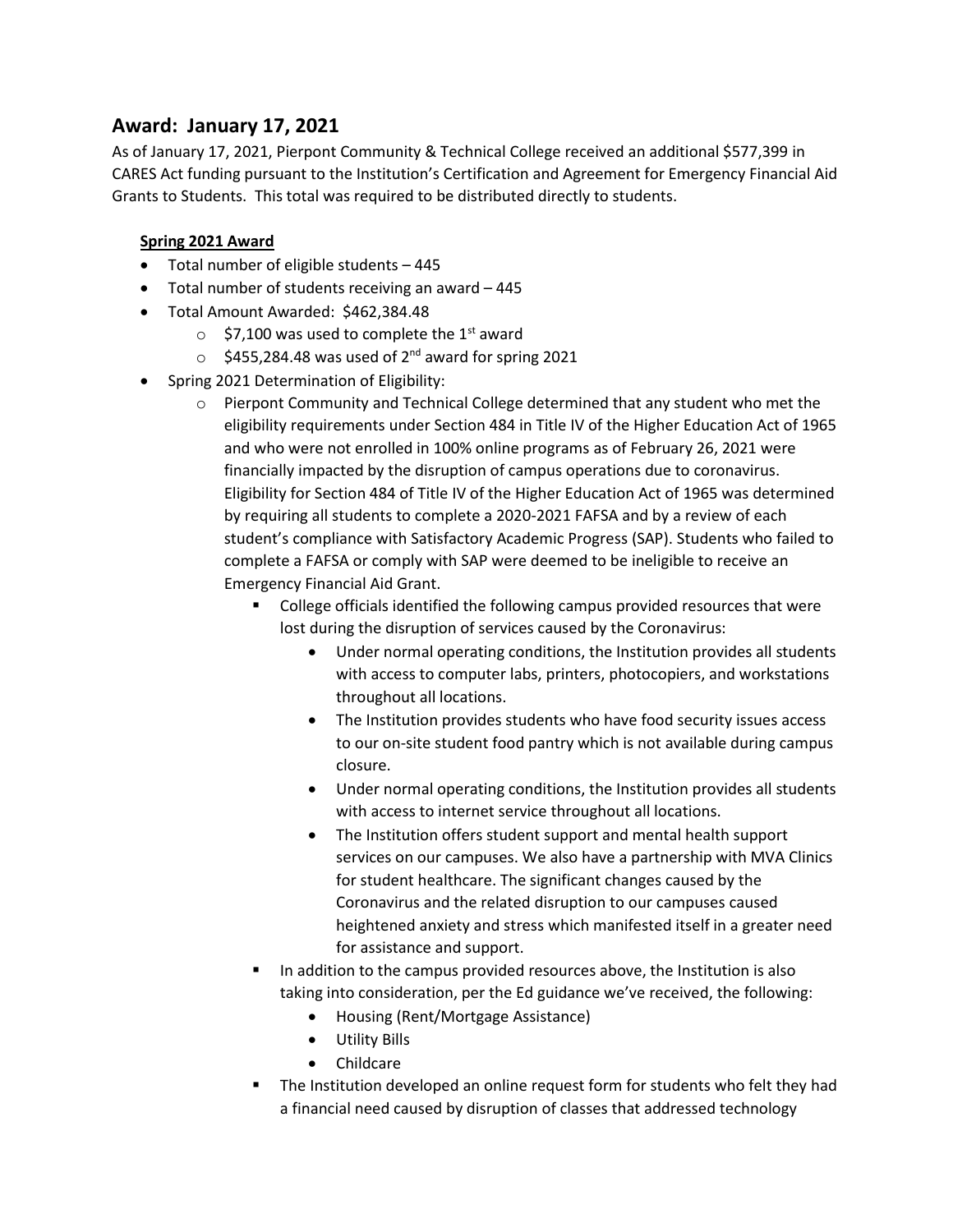issues, food insecurity, utility bills, including but not limited to internet service, housing (rent/mortgage assistance), medical expenses, course materials, and childcare. The request form is available on our website. Students were notified about the opportunity in many ways including email, faculty announcements, and phone calls.

- Nearly all students who were attending campus-based courses utilize computer hardware, WIFI, photocopiers, software, and printers provided at the campuses. When the Coronavirus forced the closing of our campuses, these resources were no longer available to students. Moving to a 100% online format meant that students had no choice but to obtain these resources on their own. The Institution believes that this factor alone qualifies any student who meets the eligibility requirements under Section 484 in Title IV of the Higher Education Act of 1965 and who were not previously enrolled in 100% online majors to receive an allocation to cover the cost of acquiring hardware (computers, printers, or other required electronic devices) and to help pay for WIFI access through DSL internet or "hot spot" technology. This allocation amount has not been determined at this time as all students who have completed a request form will be reviewed first and then the remaining funds will be given to students who did not complete a request once they confirm they are in need of assistance.
- Before any Emergency Financial Aid Grants were distributed, each student's eligibility was confirmed by the Office of Financial Aid.
- The Institution established a separate refund code to track all CARES' Act Emergency Financial Aid Grants to ensure that funds were not diverted to pay any balances due to the Institution for unpaid tuition or fees. Once the disbursements were processed, checks were mailed via US mail to students' current mailing address on file.
- Type of Communication Communication is being sent to all students via their secure institutional email account. Students who did not complete a request form were not notified specifically that they did not qualify for funds. They will be reviewed later and communication will be sent at that time. Students who completed a request form but were not eligible, were sent a brief notification that included the reason that they did not qualify (online degree program, not making satisfactory academic progress, etc.). Students who were awarded, are being asked to confirm their request by either completing a "Confirmation Statement" and returning to Office of Financial Aid or by responding to the internal email communication stating that they agree and confirm their request. The awarded student is then sent the following communication via US mail with a check enclosed:

Dear Student:

Your request for CARES Act Emergency Funds has been reviewed and processed.

Enclosed you will find a check made payable to you. Per the Department of Education, these funds are to be used for one or more of the following items: